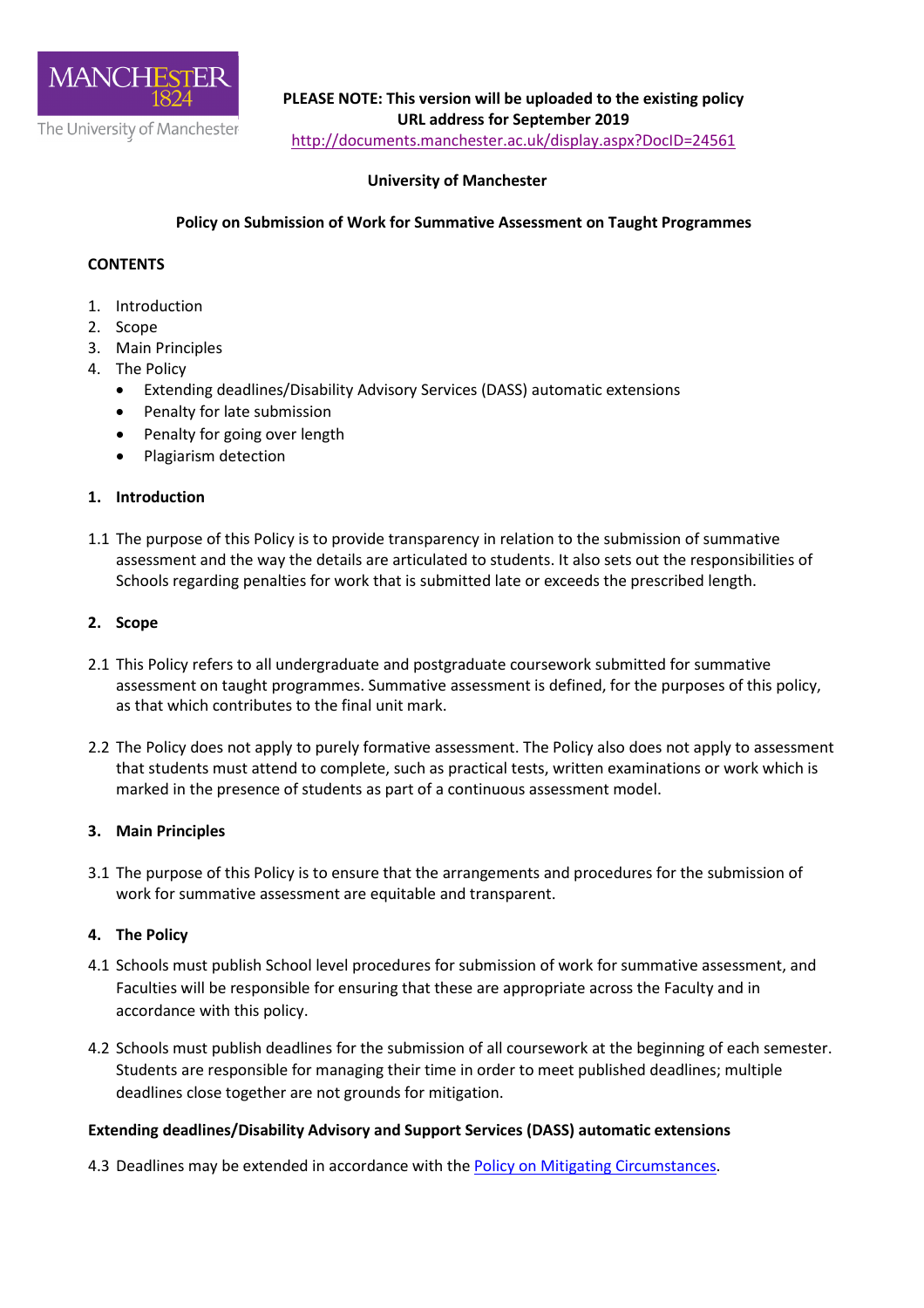4.4 Arrangements for automatic extensions for students registered with the Disability Advisory and Support Service (DASS) must be adhered to (please see ['Guidance for Automatic Extensions for](http://documents.manchester.ac.uk/display.aspx?DocID=37271)  [Disability Advisory and Support Service \(DASS\) students'\)](http://documents.manchester.ac.uk/display.aspx?DocID=37271).

## **Penalty for late submission**

- 4.5 There is a standard penalty for all work that is submitted late. This must be used by Schools in relation to large pieces of work (e.g. dissertations/projects)<sup>[1](#page-1-0)</sup>. It is also the default penalty for all other pieces of work, unless alternative arrangements are agreed by the relevant Faculty. Schools are required to make a case to their Faculty for any exceptions to the standard penalty and, if agreed, any variation must be made clear on each piece of assessment. Faculties should review any variations annually.
- 4.6 Details about the standard penalties (or any Faculty agreed variations) should be publicised to students at the start of each semester.
- 4.7 The standard penalty relates to first attempts only. Students who submit referral assignments after the deadline will be automatically subject to a mark of zero. There are no further resit opportunities for referred assignments that are submitted late, unless there is approved mitigation.
- 4.8 Schools must implement the standard penalty of a sliding scale to penalise late submission; work submitted after the deadline will be marked but the mark awarded will reduce progressively for each day, or part thereof, by which the work is late.
- 4.9 The mark awarded will reduce by 10% of the maximum amount available per 24 hours (e.g. if the work is marked out of 100, this means a deduction of 10 marks per 24 hours late. If the work is marked out of 20, the deduction would be 2 marks each 24 hours late.) The penalty applies as soon as an assignment is late; a 10% deduction would be issued if an assignment is submitted immediately after the deadline, and the work would continue to attract further penalties for each subsequent 24 hours the work was late, until the assignment is submitted or no marks remain.
- 4.10 In exceptional circumstances and for sound pedagogic reasons, a Unit Lead may decide not to accept late submission of assessed summative work. These circumstances must be approved by the Faculty and be detailed within Unit Specifications. The rationale and consequences must also be clearly articulated in assignment briefs.
- 4.11 Further information and guidance about the application of late submission penalties can be found in the [Guidance on Late Submission.](http://www.staffnet.manchester.ac.uk/tlso/policy-guidance/assessment/practice-of-assessment/late-submission/)

# **Penalty for going over length**

- 4.12 Schools must have appropriate procedures in place for dealing with work exceeding the required length and must publicise it to students at the start of each semester.
- 4.13 Penalties for going over length should meet the overarching principles of this policy, being equitable and transparent.

# **Plagiarism detection**

<span id="page-1-0"></span><sup>&</sup>lt;sup>1</sup> Large pieces of work, for this purpose, are defined as being single pieces of assessed work carrying a credit weighting of 30 credits or more.